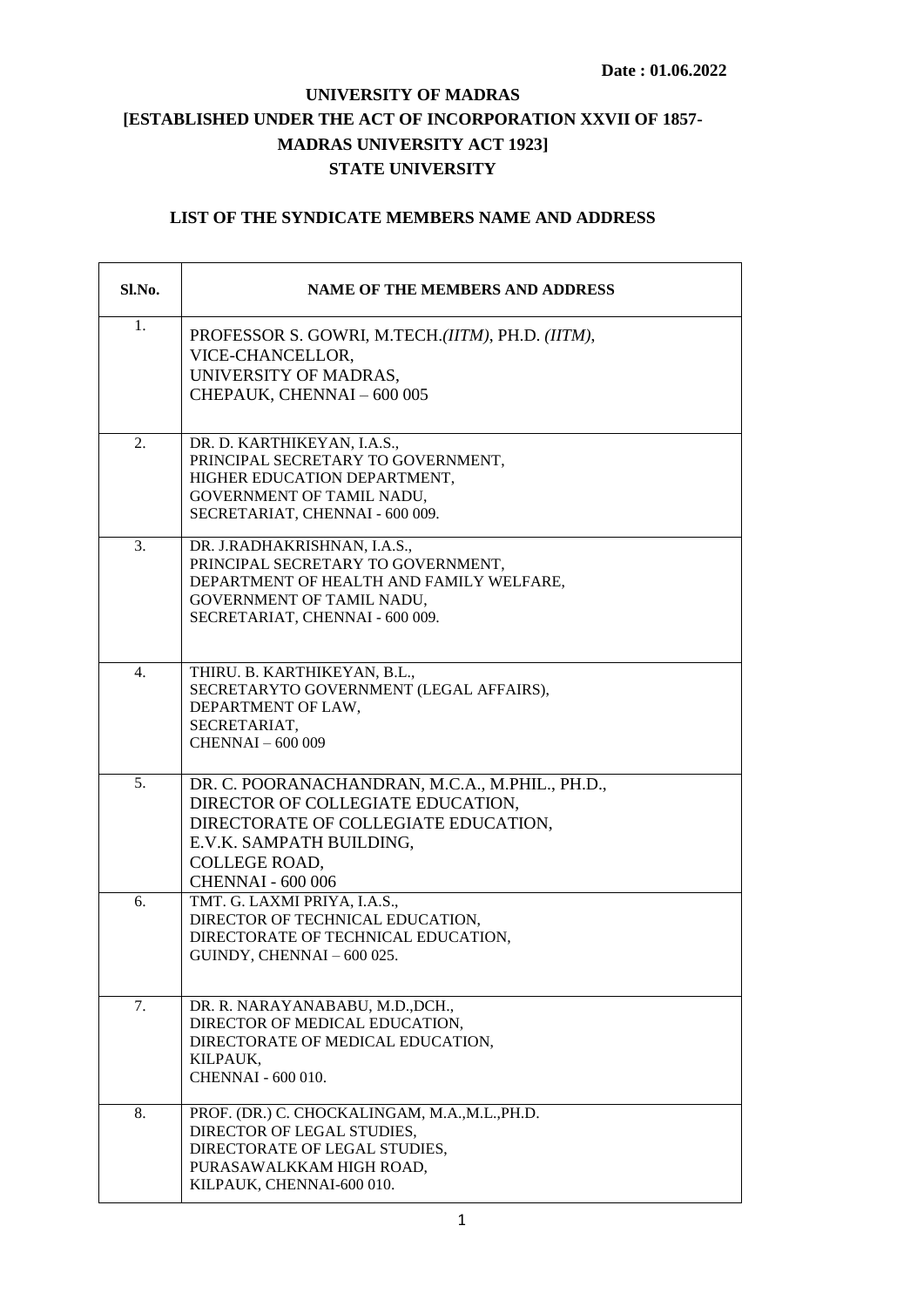| 9.  | DR.R.R.KRISHNAMURTHY, M.SC.,M.PHIL.,M.TECH.,PH.D.,<br>PROFESSOR AND HEAD,<br>DEPARTMENT OF APPLIED GEOLOGY,<br>UNIVERSITY OF MADRAS,<br>GUINDY CAMPUS, CHENNAI - 600 025.                    |
|-----|----------------------------------------------------------------------------------------------------------------------------------------------------------------------------------------------|
| 10. | DR. G.BHASKARAN, M.SC., M.PHIL., M.ED., PH.D.,<br>PROFESSOR AND HEAD I/C.,<br>CENTRE FOR WATER RESOURCE MANAGEMENT,<br>UNIVERSITY OF MADRAS,<br>GUINDY CAMPUS, CHENNAI - 600 025.            |
| 11. | DR. M. SRINIVASAN, M.A., PH.D.,<br>PROFESSOR AND HEAD,<br>DEPARTMENT OF CRIMINOLOGY,<br>UNIVERSITY OF MADRAS,<br>CHEPAUK CAMPUS, CHENNAI - 600 005.                                          |
| 12. | DR. B. VENUGOPAL,<br>PROFESSOR AND HEAD,<br>DEPARTMENT OF LEGAL STUDIES,<br>UNIVERSITY OF MADRAS,<br>CHEPAUK CAMPUS, CHENNAI - 600 005.                                                      |
| 13. | DR. T. V. S. PADMAJA, M.A., PH.D.,<br>PRINCIPAL,<br>VALLIAMMAL COLLEGE FOR WOMEN,<br>E-9, ANNA NAGAR EAST,<br><b>CHENNAI - 600 102.</b>                                                      |
| 14. | DR. E.MURUGAN, M.SC., M.PHIL., PH.D., FRSC., FASCh.,<br>PROFESSOR AND HEAD,<br>DEPARTMENT OF PHYSICAL CHEMISTRY,<br>UNIVERSITY OF MADRAS,<br>GUINDY CAMPUS, CHENNAI - 600 025.               |
| 15. | DR.S.THIRUMAGAN, M.SC., M.B.A., M.A., M.PHIL., PH.D.,<br>PRINCIPAL,<br>HINDUSTAN COLLEGE OF ARTS AND SCIENCE,<br>RAJIV GANDHI ROAD(OMR),<br>PADUR, KELAMBAKKAM,<br><b>CHENNAI - 603 103.</b> |
| 16. | DR. S. RAMANATHAN, M.COM., M.PHIL., SLST., PH.D.,<br>PRINCIPAL,<br>ASAN MEMORIAL COLLEGE OF ARTS AND SCIENCE,<br>VELACHERRY-TAMBARAM ROAD, JALADAMPET,<br><b>CHENNAI - 600 100.</b>          |
| 17. | DR. S. SANTHOSH BABOO, M.SC., PH.D.,<br>PRINCIPAL,<br>DWARAKA DOSS GOVERNDHAN DOSS VAISHNAV COLLEGE,<br>GOKUL BAGH, 833, PERIYAR E.V.R. HIGH ROAD,<br>ARUMBAKKAM, CHENNAI - 600 106.         |
| 18. | DR.(MRS.)R.SANTHI, M.SC.,B.ED.,PH.D.,<br>PRINCIPAL,<br>TAGORE COLLEGE OF ARTS AND SCIENCE,<br>CHROMPET, CHENNAI - 600 044.                                                                   |